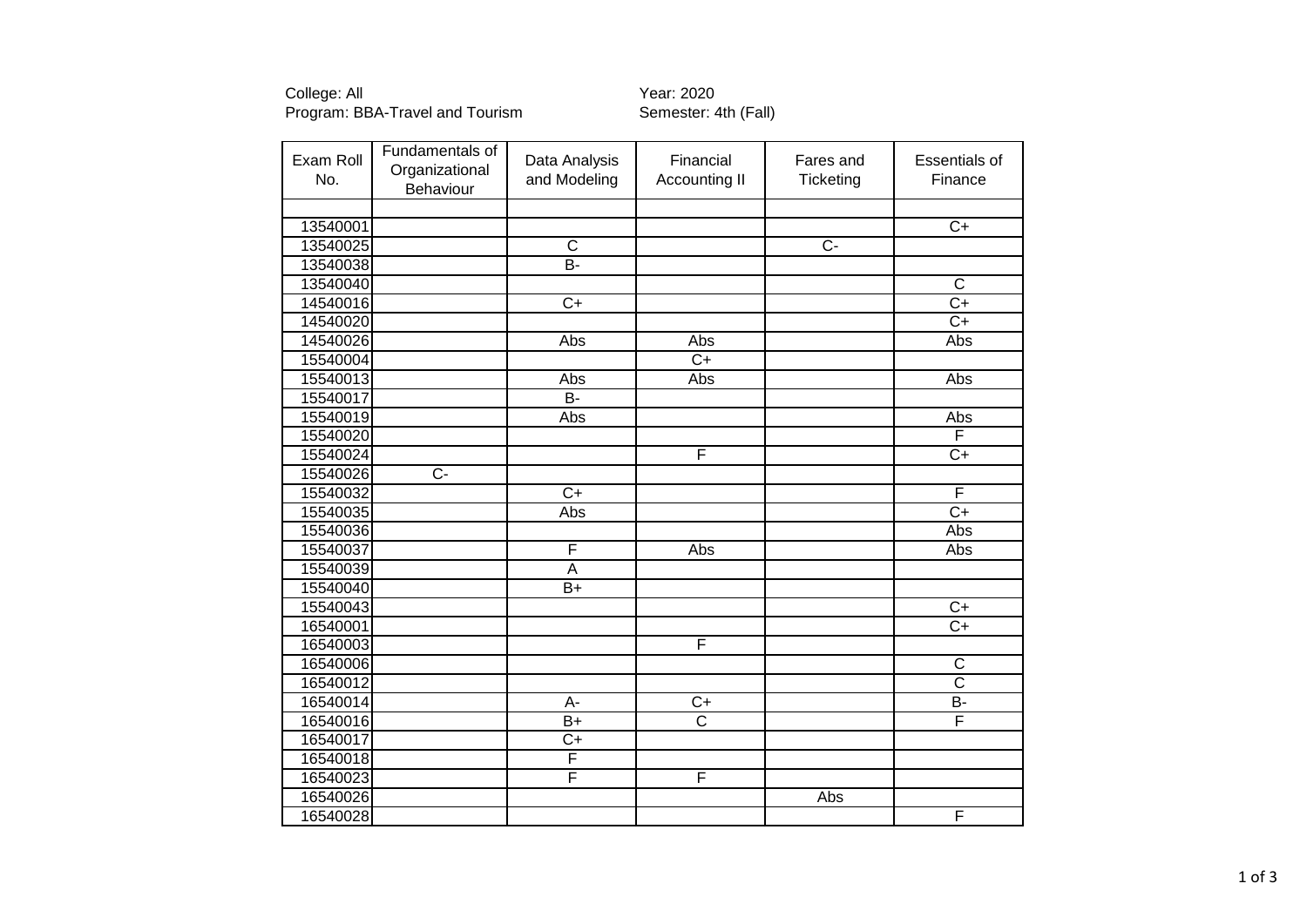College: All Year: 2020

## Program: BBA-Travel and Tourism Semester: 4th (Fall)

| Exam Roll<br>No. | Fundamentals of<br>Organizational<br>Behaviour | Data Analysis<br>and Modeling | Financial<br><b>Accounting II</b> | Fares and<br>Ticketing | <b>Essentials of</b><br>Finance |
|------------------|------------------------------------------------|-------------------------------|-----------------------------------|------------------------|---------------------------------|
|                  |                                                |                               |                                   |                        |                                 |
| 16540030         |                                                | F                             | F                                 |                        | F                               |
| 16540031         |                                                |                               | F                                 |                        | F                               |
| 16540033         |                                                | F                             |                                   |                        |                                 |
| 16540041         | Abs                                            |                               |                                   |                        |                                 |
| 17540014         |                                                | F                             |                                   |                        |                                 |
| 17540017         |                                                |                               |                                   |                        | F                               |
| 17540026         | F                                              |                               |                                   | <b>NQ</b>              |                                 |
| 17540030         | Abs                                            |                               |                                   |                        |                                 |
| 17540034         | $\overline{C}$ +                               |                               | F                                 |                        |                                 |
| 17540036         |                                                |                               |                                   |                        | $\overline{\mathsf{F}}$         |
| 17540040         |                                                |                               | Abs                               |                        |                                 |
| 17540044         |                                                |                               |                                   |                        | F                               |
| 18540001         |                                                |                               |                                   |                        | F                               |
| 18540002         |                                                |                               |                                   |                        | F                               |
| 18540008         |                                                |                               |                                   | F                      |                                 |
| 18540009         | Abs                                            |                               |                                   |                        |                                 |
| 18540011         |                                                | F                             |                                   |                        | F                               |
| 18540013         | F                                              |                               |                                   |                        |                                 |
| 18540015         | $\overline{\text{C}}$                          |                               |                                   |                        |                                 |
| 18540018         |                                                | $B-$                          | F                                 |                        | F                               |
| 18540021         |                                                | F                             |                                   |                        |                                 |
| 18540025         |                                                |                               |                                   |                        |                                 |
| 18540027         |                                                |                               |                                   |                        |                                 |
| 18540029         | Abs                                            |                               |                                   |                        |                                 |
| 18540031         | $\overline{\text{c}}$                          |                               |                                   |                        |                                 |
| 18540032         |                                                |                               | $\overline{B}$                    |                        |                                 |
| 18540035         |                                                |                               | $\overline{C+}$                   |                        |                                 |
| 18540038         |                                                |                               | F                                 |                        |                                 |
| 18540040         |                                                |                               |                                   | F                      |                                 |
| 18540041         | F                                              |                               |                                   |                        | F                               |
| 18540044         | Abs                                            |                               |                                   | <b>NQ</b>              |                                 |
| 18540045         | $\overline{C}$                                 |                               |                                   |                        |                                 |